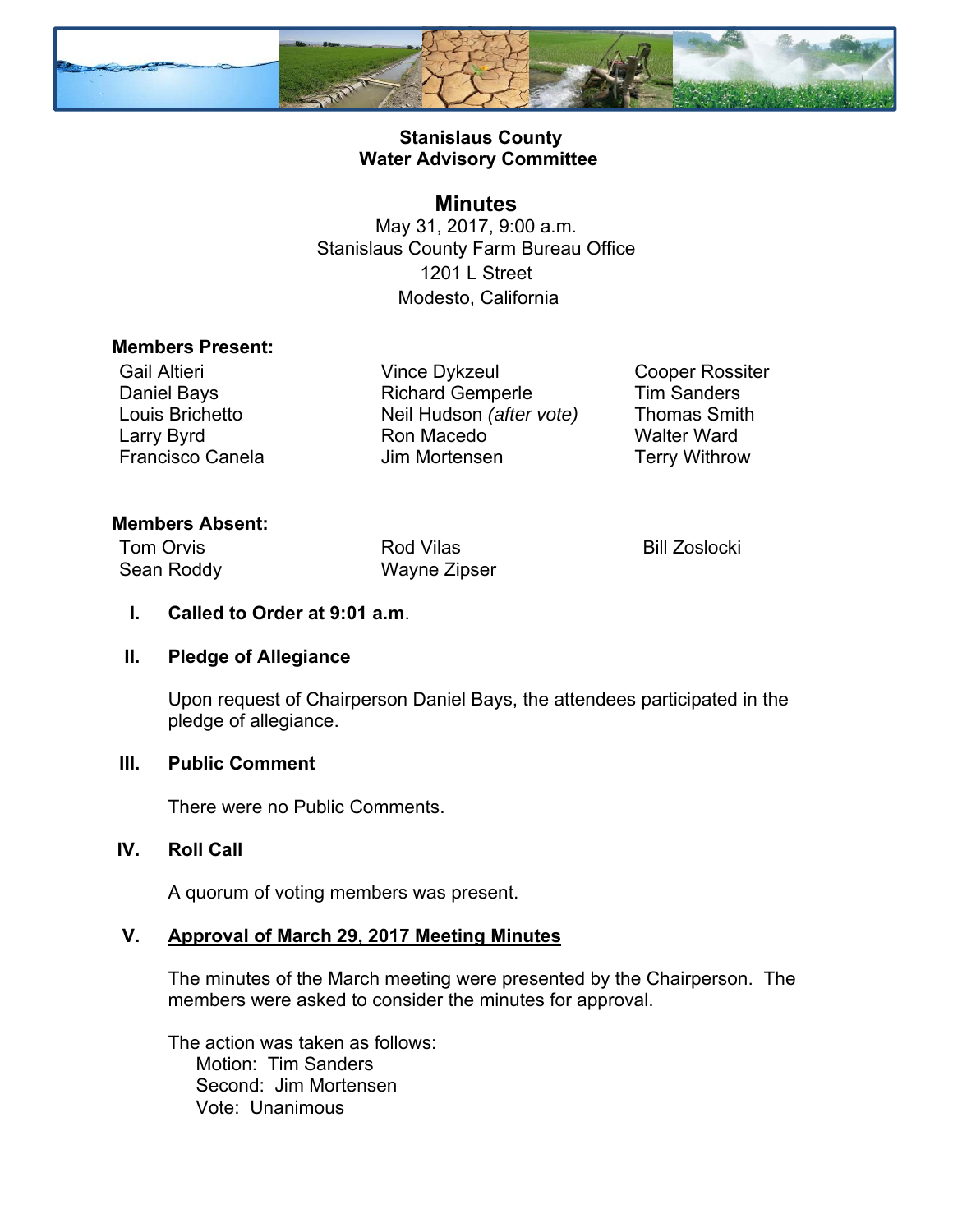## **VI. Sustainable Groundwater Management Act (SGMA) Update (Walter Ward, Water Resources Manager, Stanislaus County)**

Ward provided a review of the hydrologic storage conditions at various water storage reservoirs throughout the region. Ward also provided the committee members an update regarding local efforts to comply with the Sustainable Groundwater Management Act (SGMA). To date, the following Groundwater Sustainability Agencies (GSAs) have been established:

- Eastside San Joaquin GSA (Eastern San Joaquin Subbasin)
- Stanislaus & Tuolumne Rivers Groundwater Basin Association GSA (Modesto Subbasin)
- East Turlock Subbasin GSA (Turlock Subbasin)
- West Turlock Subbasin GSA (Turlock Subbasin)
- Northwestern Delta-Mendota GSA (Delta-Mendota Subbasin)

The proper notification paperwork has been filed with the State Department of Water Resources. The deadline for GSA formation as per SGMA is June 30, 2017. All of these GSAs are now embarked on the preparation of the Groundwater Sustainability Plans that are due in January 2020 (Eastern SJ Subbasin and Delta-Mendota Subbasin) and January 2022 (for both the Modesto and Turlock Subbasins).

Further information was also provided regarding the Proposition 1 grant funding process related to the preparation of Groundwater Sustainability Plans for Medium and High Priority Groundwater Basins, including those designated as being in condition of Critical Overdraft.

The PowerPoint presentation can be found at the following electronic address:

http://www.stancounty.com/er/groundwater/wac.shtm

**VII. Progress Report on the development of the Programmatic Environmental Impact Report in Support of the County's Groundwater Ordinance and SGMA (Mike Tietze, Principal Engineering Geologist, Jacobson James & Associates)**

Mike provided a summary of the work to date regarding the development of the PEIR. The full status report can be found at the following electronic address:

http://www.stancounty.com/er/groundwater/wac.shtm